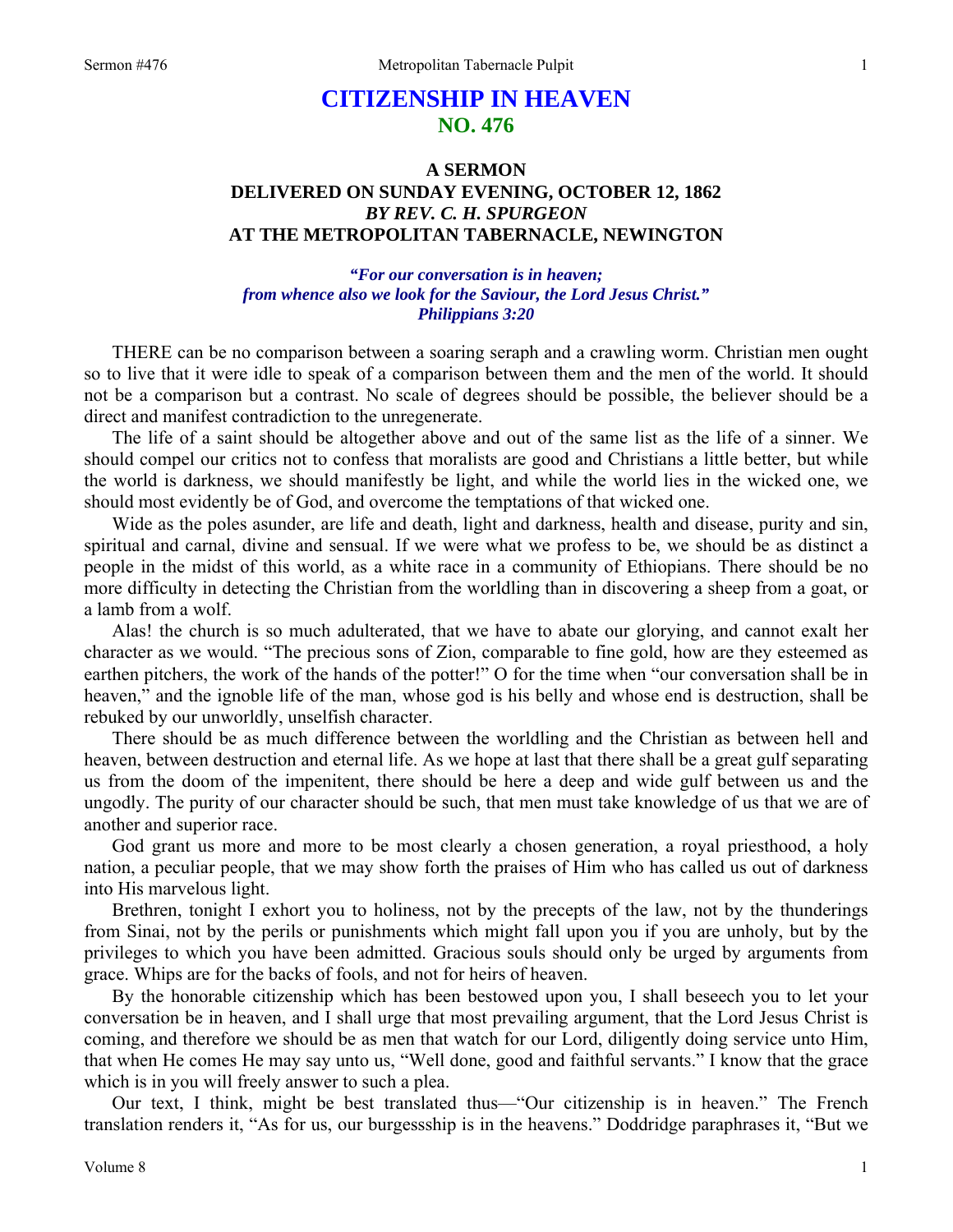converse as citizens of heaven, considering ourselves as denizens of the New Jerusalem, and only strangers and pilgrims upon earth."

**I.** The first idea which is suggested by the verse under consideration is this: if our citizenship be in heaven, then WE ARE ALIENS HERE, we are strangers and foreigners, pilgrims and sojourners in the earth, as all our fathers were.

In the words of Sacred Writ, "Here we have no continuing city," but "we desire a better country, that is an heavenly." Let us illustrate our position. A certain young man is sent out by his father to trade on behalf of the family, he is sent to America and he is just now living in New York. A very fortunate thing it is for him that his citizenship is in England, that though he lives in America and trades there, yet he is an alien, and does not belong to that afflicted nation, for he retains his citizenship with us on this side of the Atlantic.

Yet there is a line of conduct which is due from him to the country which affords him shelter, and he must see to it that he does not fail to render it. Since *we* are aliens, we must remember to behave ourselves as aliens should, and by no means come short in our duty. We are affected by the position of our temporary country. A person trading in New York or Boston, though a freeman of the city of London, will find himself very much affected by the trade of the Dis-United States. When the merchants of his city suffer, he will find himself suffering with them, the fluctuations of their money market will affect his undertakings, and the stagnation of commerce will slacken his progress.

But if prosperity should happily return, he will find that when the coffers of their merchants are getting full, his will be the better, and the happy development of trade will give buoyancy to his own ventures. He is not of the nation, and yet every trembling of the scale will affect him, he will prosper as that nation prospers, and he will suffer as that nation suffers, that is to say, not as a citizen, but as a trader.

And so we in this country find that though we are strangers and foreigners on earth, yet we share all the inconveniences of the flesh. No exemption is granted to us from the common lot of manhood. We are born to trouble, even as others, and have tribulation like the rest. When famine comes we hunger, and when war rages we are in danger, exposed to the same climate, bearing the same burning heat, or the same freezing cold. We know the whole train of ills, even as the citizens of earth know them.

When God in mercy scatters liberally with both His hands the bounties of His providence, we take our share, though we are aliens, yet we live upon the good of the land, and share the tender mercies of the God of providence. Hence we have to take some interest in it, and the good man, though he is a foreigner, will not live even a week in this foreign land without *seeking to do good* among the neighbors with whom he dwells.

The Good Samaritan sought not only the good of the Samaritan nation, but of the Jews. Though there was no sort of kinship among them (for the Samaritans were not, as we have often heard erroneously said, first cousins or relations to the Jews, not a drop of Jewish blood ever ran in the Samaritans' veins. They were strangers brought from Assyria, they had no relation to Abraham whatever) yet the Good Samaritan, finding himself traveling between Jericho and Jerusalem, did good to the Jew, since he was in Judea. The Lord charged His people by His servant Jeremiah, "Seek the peace of the city whither I have caused you to be carried away captives, and pray unto the LORD for it: for in the peace thereof shall ye have peace."

Since we are here, we must seek the good of this world. "To do good and to communicate forget not." "Love ye your enemies, and do good, and lend, hoping for nothing again; and your reward shall be great, and ye shall be the children of the Highest: for he is kind unto the unthankful and to the evil." We must do our utmost while we are here to bring men to Christ, to win them from their evil ways, to bring them to eternal life, and to make them, with us, citizens of another and a better land.

For to tell the truth, we are here as recruiting sergeants for heaven, here to give men the enlisting money, to bind upon them the blood-red colors of the Savior's service, to win them to King Jesus, that, by and by, they may share His victories after having fought His battles.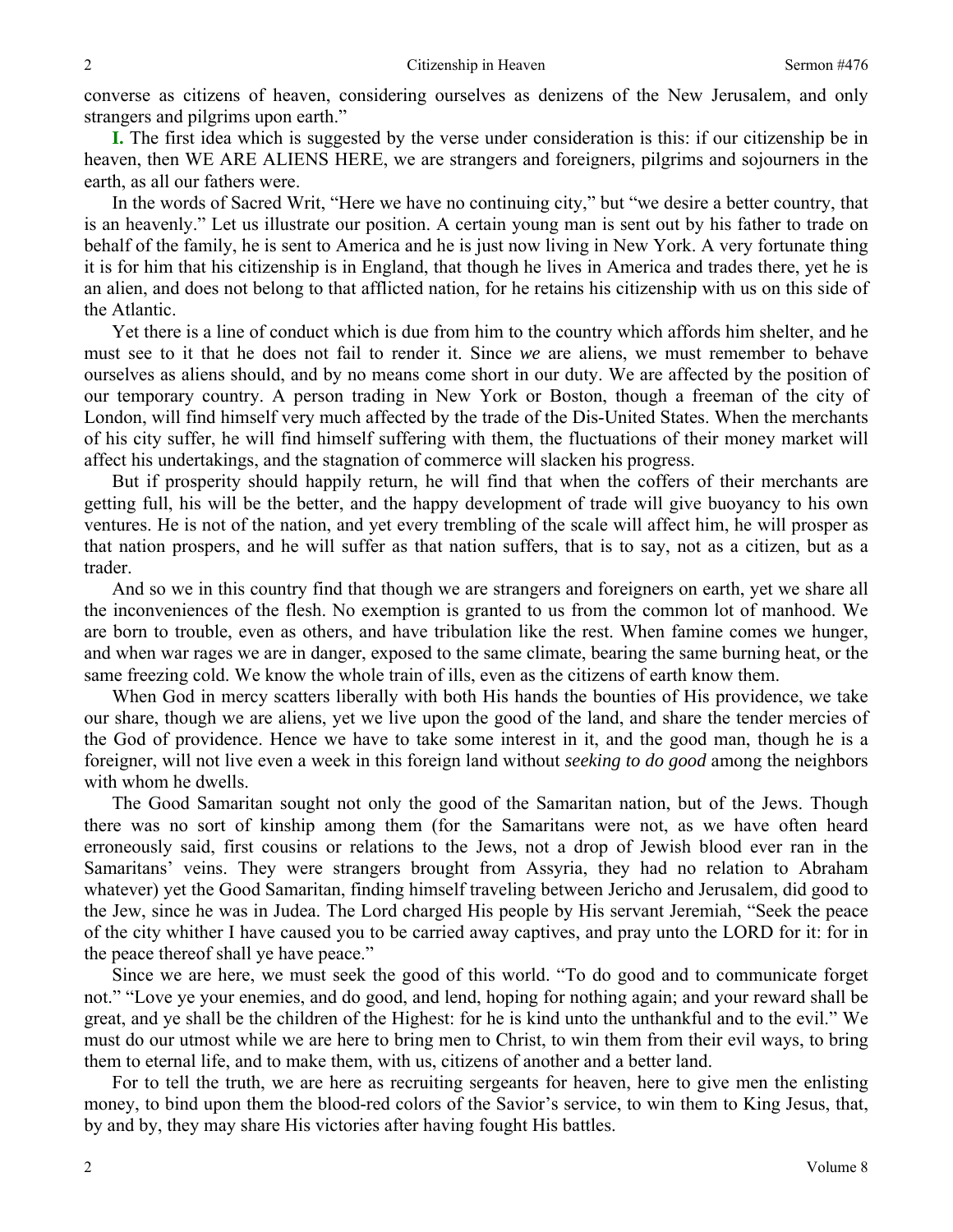#### Sermon #476 Citizenship in Heaven

Seeking the good of the country as aliens, we must also remember that it behooves aliens to *keep themselves very quiet*. What business have foreigners to plot against the government, or to intermeddle with the politics of a country in which they have no citizenship? An Englishman in New York had best be without a tongue just now, if he should criticize the courage of the generals, the accuracy of their dispatches, or the genius of the President, he might meet with rather rough usage. He will be injudicious, indeed, if he cannot leave America to the Americans.

So, in this land of ours, where you and I are strangers, we must be orderly sojourners, submitting ourselves constantly to those who are in authority, leading orderly and peaceable lives, and according to the command of the Holy Ghost through the apostle, "honouring all men, fearing God, honouring the king," "submitting ourselves to every ordinance of man for the Lord's sake." I cannot say that I delight in political Christians. I fear that party-strife is a serious trial to believers, and I cannot reconcile our heavenly citizenship with the schemes of the husting and the riot of the polling-booth. You must follow your own judgment here, but for my part, I am a foreigner even in England, and as such I mean to act.

We are simply passing through this earth, and should bless it in our transit, but never yoke ourselves to its affairs. An Englishman may happen to be in Spain—he wishes a thousand things were different from what they are, but he does not trouble himself much about them. He says," If I were a Spaniard I would see what I could do to alter this government, but being an Englishman, let the Spaniards see to their own matters. I shall be back in my own country by and by, and the sooner the better."

So with Christians here, they are content very much to let the potsherds strive with the potsherds of the earth, their politics concern their own country, they do not care much about any other. As *men* they love liberty, and are not willing to lose it even in the lower sense, but spiritually, their politics are spiritual, and as citizens they look to the interest of that divine republic to which they belong, and they wait for the time when, having patiently borne with the laws of the land of their banishment, they shall come under the more beneficent sway of Him who reigns in glory, the King of kings, and Lord of lords.

If it is possible, as much as lieth in you, live peaceably with all men, and serve your day and generation still, but build not your soul's dwelling place here, for all this earth must be destroyed at the coming of the fiery day.

Again, let us remember that as aliens *we have privileges as well as dutie*s. The princes of evil cannot draft us into their regiments—we cannot be compelled to do Satan's work. The king of this world may make his vassals serve him, but he cannot raise a conscription upon aliens. He may order out his troops to this villainy or to that dastardly service, but the child of God claims an immunity from all the commands of Satan. Let evil maxims bind the men that own their sway, we are free, and own not the prince of the power of the air.

I know that men of this world say we must keep up appearances, we must be respectable, we must do as others do, we must swim with the tide, we must move with the crowd, but not so the upright believer, "No," says he, "Do not expect me to fall in with your ways and customs, I am in Rome, but I shall not do as Rome does. I will let you see that I am an alien, and that I have rights as an alien, even here in this foreign land. I am not to be bound to fight your battles, nor march at the sound of your drums."

Brethren, we are soldiers of Christ, we are enlisted in *His* army, and as aliens here, we are not to be constrained into the army of evil. Let lords and lands have what masters they will, let us be free, for Christ is still our Master. The seventy thousand whom God has reserved will not bow the knee to Baal. Be it known unto you, O world, that we will not serve your gods, nor worship the image which you have set up. Servants of God we are, and we will not be in bondage unto men.

As we are free from the conscription of the state, we must remember also, that *we are not eligible to its honors*. I know you will say that is not a privilege, but it is a great boon if looked at aright. An Englishman in New York is not eligible for the very prickly throne of the President. I suppose he could not well be made a governor of Massachusetts or any other state, and indeed, he may be well content to renounce the difficulties and the honor too.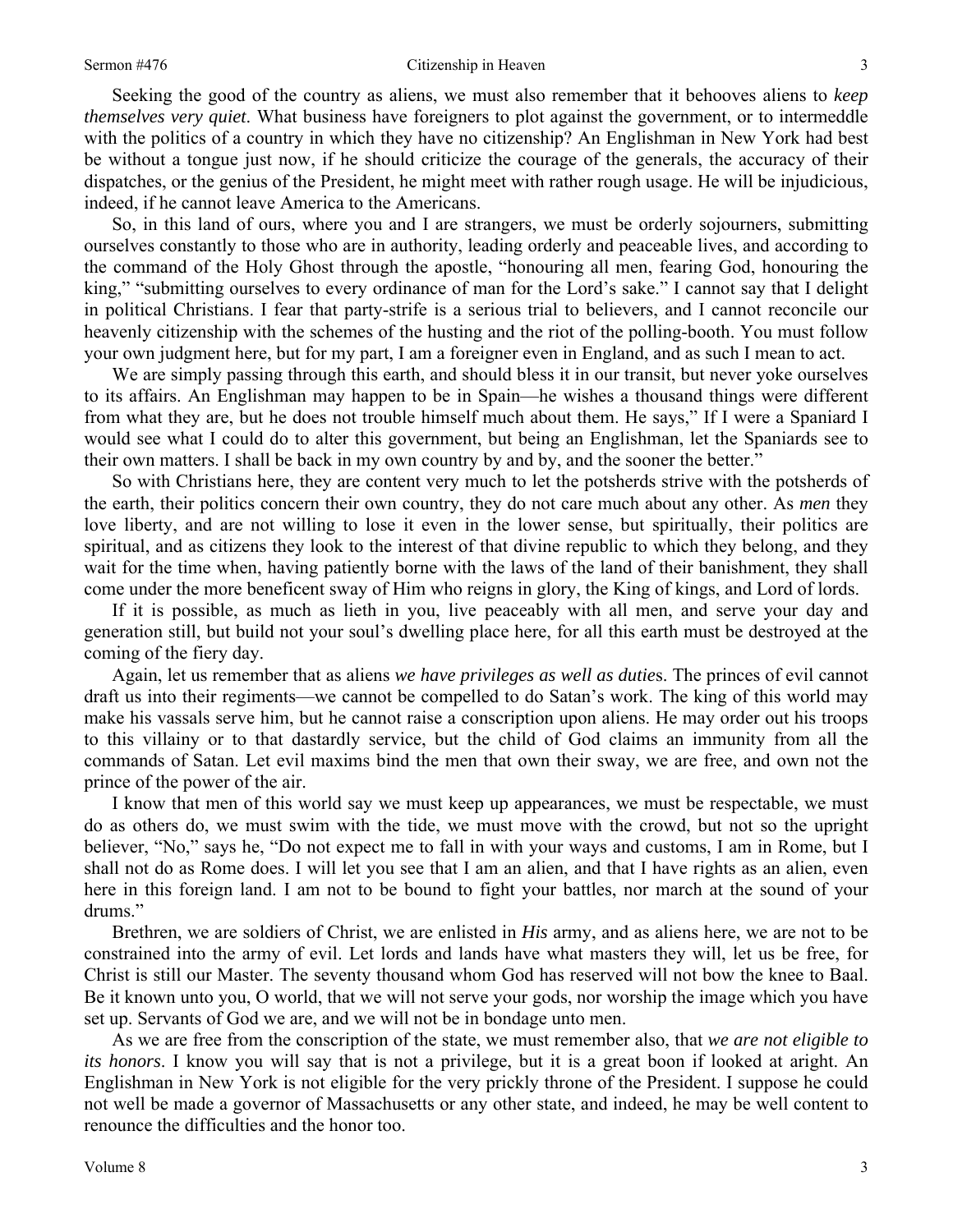So also, the Christian man here is not eligible to this world's honors. It is a very ill omen to hear the world clap its hands and say, "Well done," to the Christian man. He may begin to look to his standing and wonder whether he has not been doing wrong when the unrighteous give him their approbation. "What did I do wrong," said Socrates, "that yonder villain praised me just now?" And so may the Christian say, "What have I done wrong, that So-and-so spoke well of me, for if I had done right he would not, he has not the sense to praise goodness, he could only have applauded that which suited his own taste.

Christian men, you must never covet the world's esteem. The love of this world is not in keeping with the love of God. "If any man love the world the love of the Father is not in him." Treat its smiles as you treat its threats, with quiet contempt. Be willing rather to be sneered at than to be approved, counting the cross of Christ greater riches than all the treasures of Egypt.

O harlot world, it were a sad dishonor to be your favorite. Tire your head and paint your face, you Jezebel, but you are no friend of ours, nor will we desire your hollow love. The men of this world were mad to raise us to their seats of honor, for we are aliens and citizens of another country.

When the Pope sent a noted Protestant statesman a present of some silver goblets, he returned them with this answer—"The citizens of Zurich compel their judges to swear twice in the year that they will receive no presents from foreign princes, therefore take them back." More than twice in the year should the Christian resolve that he will not accept the smiles of this world, and will do no homage to its glory. "We fear the Greeks even when they bear gifts." Like the Trojans of old, we may be beguiled with presents even if unconquered in arms.

Forswear then the grandeur and honor of this fleeting age. Say in life, what a proud cardinal said in death, "Vain pomp and glory of the world, I hate ye." Pass through Vanity Fair without trading in its vanities, crying, in answer to their "What will ye buy?"—"We buy the truth." Take up the pilgrim's song and sing it always—

> *"The things eternal I pursue, And happiness beyond the view Of those who basely pant For things by nature felt and seen; Their honors, wealth and pleasures mean I neither have nor want.*

*"Nothing on earth I call my own: A stranger to the world unknown, I all their goods despise; I trample on their whole delight, And seek a country out of sight— A country in the skies."* 

Furthermore, as aliens, *it is not for us to hoard up this world's treasures*. Gentlemen, you who know the exchange of New York, would you hoard up any extensive amount of Mr. Chase's green backed notes? I think not. Those stamps which officiate in the States in lieu of copper coinage I should hardly desire to accumulate, perhaps the fire might consume them, or if not, the gradual process of wear and tear which they are sure to undergo might leave me penniless ere long.

"No, sir," says the British trader, "I am an alien, I cannot very well accept payment in these bits of paper, they are very well for you, they will pass current in your state, but my riches must be riches in England, for I am going there to live directly. I must have solid gold, old English sovereigns, nothing else but these can make me rich."

Brethren, so it is with us. If we are aliens, the treasures of this world are like those bits of paper, of little value in our esteem, and we should lay up our treasure in heaven, "where neither moth nor rust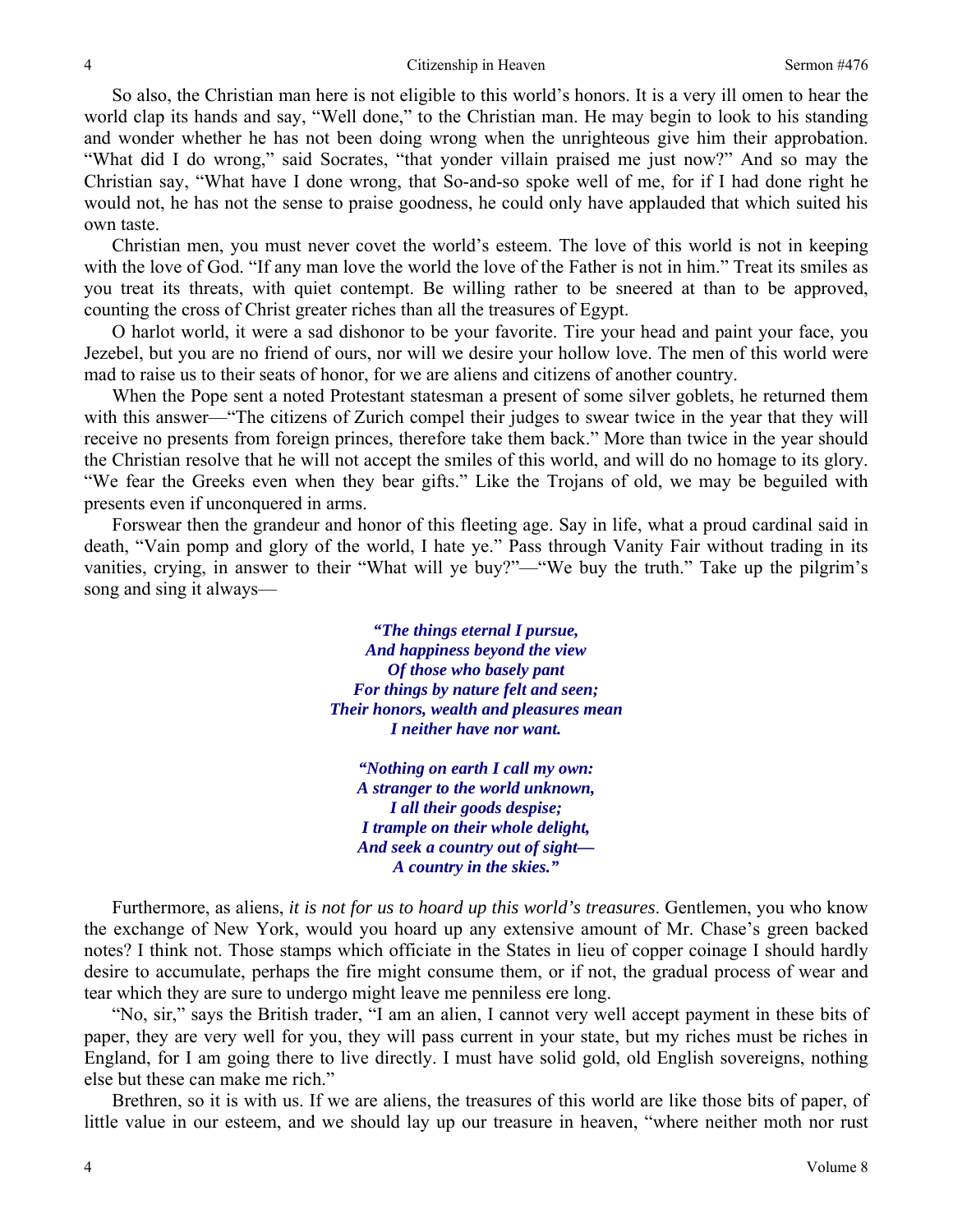#### Sermon #476 Citizenship in Heaven

doth corrupt, and where thieves do not break through nor steal." The money of this world is not current in paradise, and when we reach its blissful shore, if regret can be known, we shall wish that we had laid up more treasure in the land of our fatherhood, in the dear fatherland beyond the skies. Transport your jewels to a safer country than this world, be you rich toward God rather than before men.

A certain minister collecting for a chapel, called upon a rich merchant, who generously gave him fifty pounds. As the good man was going out with sparkling eye at the generosity of the merchant, the tradesman opened a letter and he said, "Stop a minute, I find by this letter, I have lost this morning a ship worth six thousand pounds." The poor minister trembled in his shoes, for he thought the next word would be, "Let me have the fifty pound check back." Instead of it, it was, "Let me have the check back a moment," and then taking out his pen, he wrote him a check for five hundred pounds. "As my money is going so fast, it is well," said he, "to make sure of some of it, so I will put some of it in God's bank."

The man, you doubt not, went his way astonished at such a way of dealing as this, but indeed that is just what a man should do, who feels he is an alien here, and his treasure is beyond the sky.

> *"There is my house and portion fair; My treasure and my heart are there, And my abiding home: For me my elder brethren stay, And angels beckon me away, And Jesus bids me come."*

**II.** It is our comfort now to remind you that although aliens *on earth*, WE ARE CITIZENS IN HEAVEN.

What is meant by our being citizens in heaven? Why, first that *we are under heaven's government.* Christ the King of heaven, reigns in our hearts, the laws of glory are the laws of our consciences. our daily prayer is, "Thy will be done on earth as it is in heaven." The proclamations issued from the throne of glory are freely received by us, the decrees of the Great King we cheerfully obey. We are not without law to Christ. The Spirit of God rules in our mortal bodies, grace reigns through righteousness, and we wear the easy yoke of Jesus. O that He would sit as King in our hearts, like Solomon upon his throne of gold. Thine are we, Jesus, and all that we have, rule Thou without a rival.

As citizens of the New Jerusalem, *we share heaven's honors*. The glory which belongs to beatified saints belongs to us, for we are already sons of God, already princes of the blood imperial, already we wear the spotless robe of Jesu's righteousness, already we have angels for our servitors, saints for our companions, Christ for our Brother, God for our Father, and a crown of immortality for our reward.

We share the honors of citizenship, for we have come to the general assembly and church of the firstborn, whose names are written in heaven. "Beloved, now are we the sons of God, and it doth not yet appear what we shall be: but we know that, when he shall appear, we shall be like him; for we shall see him as he is."

As citizens, *we have common rights in all the property of heaven*. Those wide extensive plains we sung of just now are ours, ours are yon harps of gold and crowns of glory, ours the gates of pearl and walls of chrysolite, ours the azure light of the city that needs no candle nor light of the sun, ours the river of the water of life, and the twelve types of fruit which grow on the trees planted at the side thereof. There is nought in heaven that belongeth not unto us, for our citizenship is there. "Things present, or things to come; all are yours; and ye are Christ's; and Christ is God's."

And as we are thus under heaven's government, and share its honors and partake of its possessions, so we today *enjoy its delights.* Do they rejoice over sinners that are born to God—prodigals that have returned? So do we. Do they chant the glories of triumphant grace? We do the same. Do they cast their crowns at Jesus' feet? Such honors as we have, we cast there too. Do they rejoice in Him? So also do we. Do they triumph, waiting for His second advent? By faith we triumph in the same. Are they tonight singing, "Worthy the Lamb"? We also have sung the same tune, not to such glorious notes as theirs, but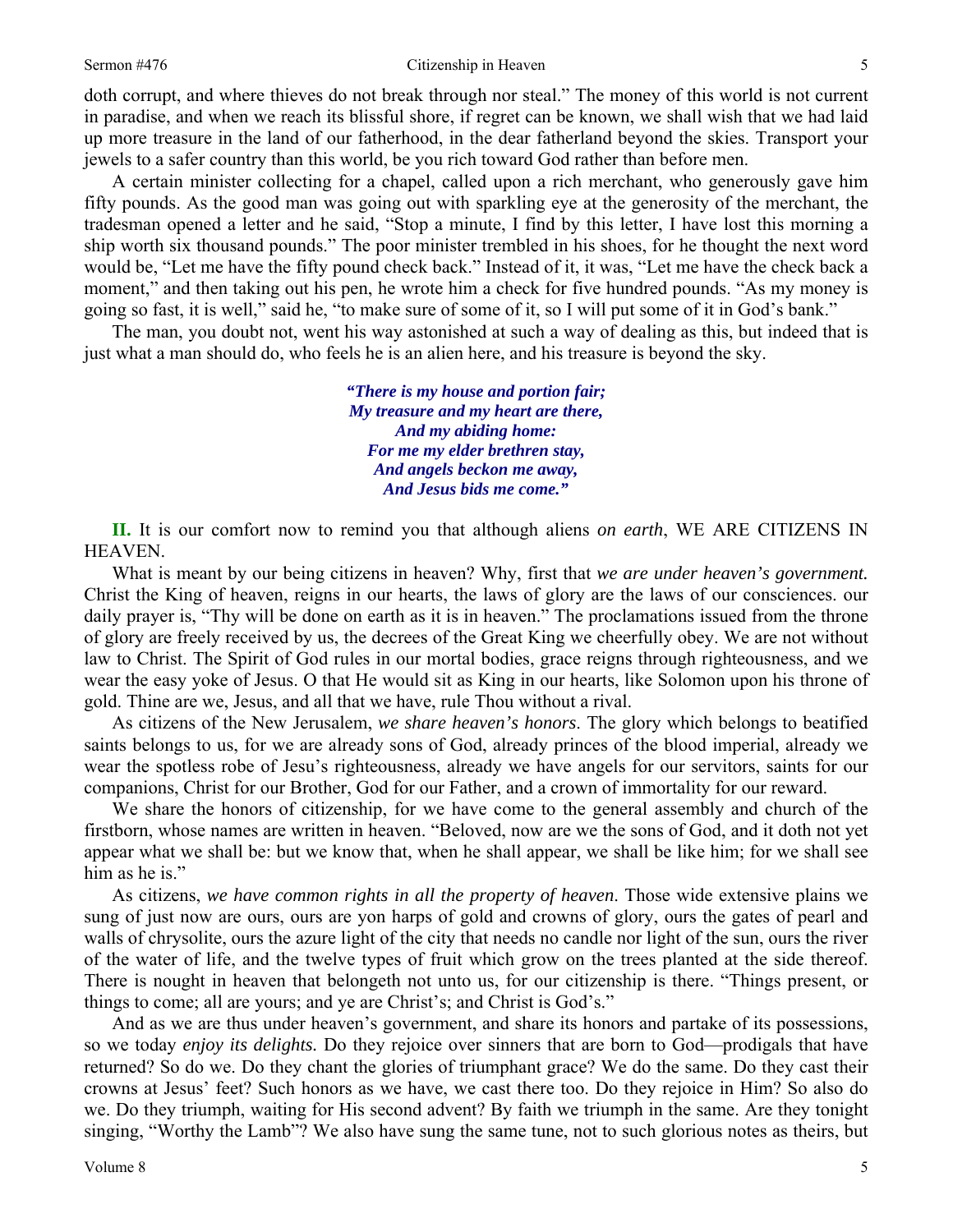with as sincere hearts, with minstrelsy not quite as splendid, but we hope as sincere, for the Spirit gave us the music, which we have, and the Spirit gave them the thunders of their acclamations before the throne. "Our citizenship is in heaven."

Brethren, we rejoice to know also that as the result of our being citizens, or rather I ought to have said as the cause of it, our *names are written in the roll* of heaven's freemen.

When, at last, the list shall be read, our names shall be read too, for where Paul and Peter, where David and Jonathan, where Abraham and Jacob shall be found, we shall be found too, numbered with them we were in the divine purpose, reckoned with them we were in the purchase on the cross and with them shall we sit down forever at the tables of the blessed. The small and the great are fellow citizens and of the same household. The babies and the perfect men are recorded in the same great registry, and neither death nor hell can erase a single name.

Our citizenship then is in heaven. We have not time to extend that thought. John Calvin says of this text, "It is a most abundant source of many exhortations, which it were easy for any one to elicit from it." We are not all Calvin, but even to our smaller capacities, the subject appears to be one not readily exhausted, but rich with unfathomable joy.

**III.** We must now come to our third point, which is OUR CONVERSATION IS IN HEAVEN, our walk and acts are such as are consistent with our dignity *as citizens of heaven*.

Among the old Romans, when a dastardly action was proposed it was thought a sufficient refusal to answer, "Romanus sum—I am a Roman." Surely it should be a strong incentive to every good thing if we can claim to be freemen of the Eternal City. Let our lives be conformed to the glory of our citizenship.

In heaven they are holy, so must we be—so are we if our citizenship is not a mere pretense. They are happy, so must we be rejoicing in the Lord always. In heaven they are obedient, so must we be, following the faintest monitions of the divine will. In heaven they are active, so should we be, both day and night praising and serving God. In heaven they are peaceful, so should we find a rest in Christ and be at peace even now.

In heaven they rejoice to behold the face of Christ, so should we be always meditating upon Him, studying His beauties, and desiring to look into the truths which He has taught. In heaven they are full of love, so should we love one another as brethren. In heaven they have sweet communion one with another, so should we, who though many, are one body, be every one members one of the other.

Before the throne they are free from envy and strife, ill-will, jealousy, emulation, falsehood, anger, so should we be, we should, in fact, seek while we are here to keep up the manners and customs of the good old fatherland, so that, as in Paris, the Parisian soon says, "There goes John Bull," so they should be able to say in this land, "there goes a heavenly citizen, one who is with us and among us, but is not of us."

Our very speech should be such that our citizenship should be detected. We should not be able to live long in a house without men finding out what we are. A friend of mine once went across to America, and landing I think at Boston, he knew nobody, but hearing a man say, when somebody had dropped a cask on the wharf, "Look out there, or else you will make a Coggeshall job of it." He said, "You are an Essex man I know, for that is a proverb never used anywhere but in Essex, give me your hand." And they were friends at once!

So there should be a ring of true metal about our speech and citizenship, so that when a brother meets us, he can say, "You are a Christian, I know, for none but Christians speak like that, or act like that." "Thou also wast with Jesus of Nazareth, for your speech betrayeth thee." Our holiness should act as a sort of freemasonry by which we know how to give the grip to the stranger, who is not a real stranger, but a fellow citizen with us, and of the household of faith.

Oh! dear friends, wherever we wander, we should never forget our beloved land. In Australia, on the other side the world, or in the Cape of Good Hope, or wherever else we may be exiled, surely every Englishman's eye must turn to this fair island, and with all her faults, we must love her still. And surely

6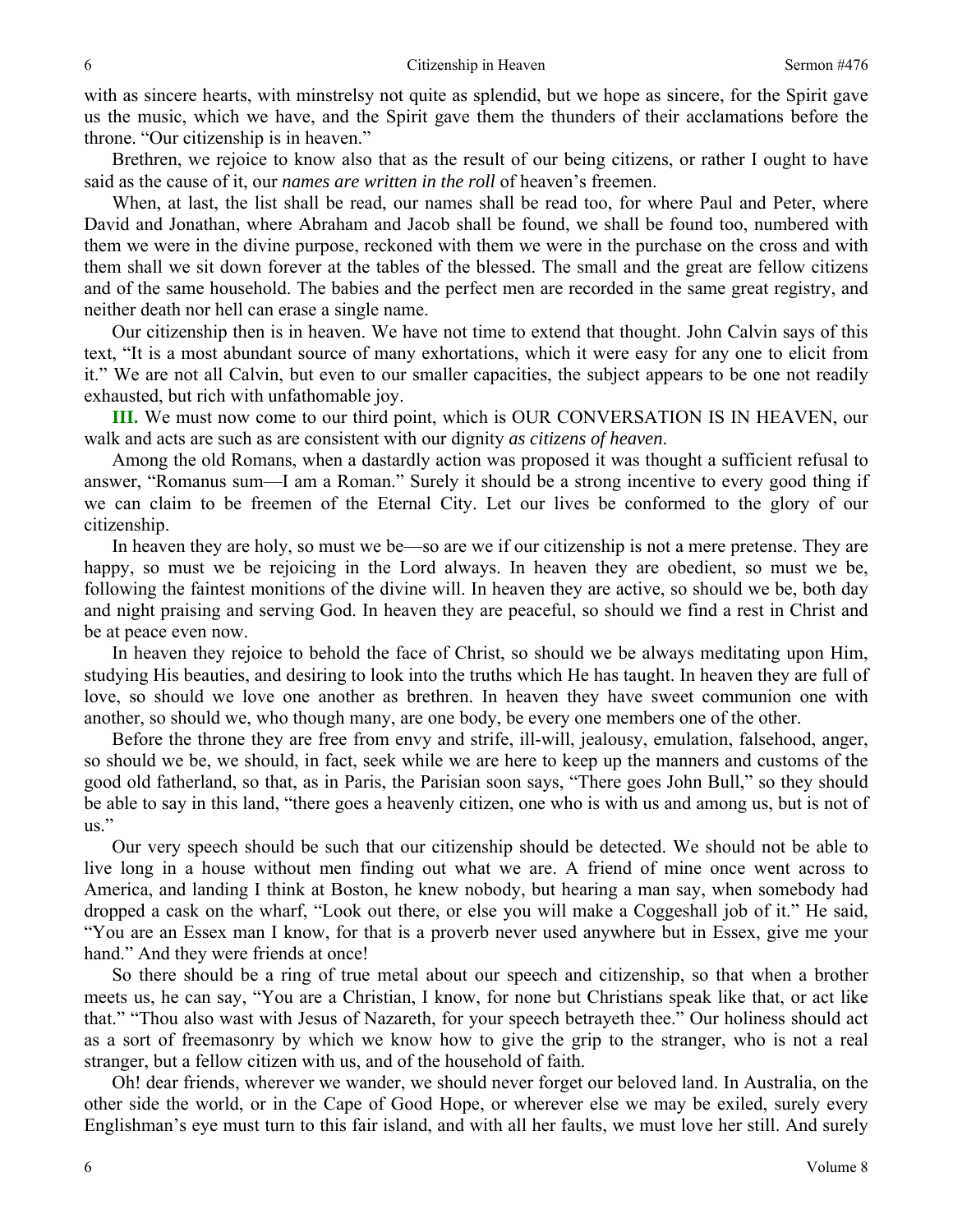let us be where we may, our eyes must turn to heaven, the happy land unstained by shadow of fault. We love her still, and love her more and more, praying for the time when our banishment shall expire, and we shall enter into our Fatherland to dwell there forever and ever.

Shenstone says, "The proper means of increasing the love we bear our native country, is to reside some time in a foreign land." Sure am I that we who cry, "Woe is me, for I dwell in Mesech, and sojourn in the tents of Kedar!" are sure to add, "O that I had wings like a dove, for then would I fly away, and be at rest."

**IV.** The text says, "Our conversation is in heaven," and I think we may also read it, as though it said, "OUR COMMERCE IS IN HEAVEN."

We trading on earth, but still the bulk of our trade is with heaven. We trade for trinkets in this land, but our gold and silver are in heaven. We commune with heaven, and how? Our trade is with heaven by *meditation,* we often think of God our Father, and Christ our Brother, and by the Spirit, the Comforter, we are brought in contemplative delight to the general assembly and church of the firstborn, whose names are written in heaven.

Brethren, do not our *thoughts* sometimes burn within us, when we trade with that blessed land. When I have sent the ships of understanding and consideration to that land of Ophir, which is full of gold, and they have come back again laden with all manner of precious things, my thoughts have been enriched, my soul has longed to journey to that good land. Black and stormy are you, O sea of death, but I would cross you to reach that land of Havilah, which has dust of gold.

I know that he who is a Christian will never have his mind long off that better land. And do you know we sometimes trade with heaven in our *hymns*? They tell us of the Swiss soldiers in foreign countries, that there is a song which the band is forbidden to play because it reminds them of the cowbells of their native hills. If the men hear it, they are sure to desert, for that dear old song revives before their eyes the wooden chalets and the cows, and the pastures of the glorious Alps, and they long to be away.

There are some of our hymns that make us homesick, until we are hardly content to stop, and therefore, well did our poet end his song,

> *"Filled with delight, my raptured soul, Can here no longer stay. Though Jordan's waves around us roll, Fearless we launch away."*

I feel the spirit of Wesley, when he said—

*"O that we now might see our guide! O that the word were given! Come, Lord of hosts, the waves divide, And land us all in heaven."* 

In times of high, hallowed, heavenly harmony of praise, the songs of angels seem to come astray, and find their way down to us, and then our songs return with them, hand in hand, and go back to God's throne, through Jesus Christ.

We trade with heaven I hope, too, not only thus by meditation, and by thought, and by song, but *by hopes and by loves*. Our love is toward that land. How heartily the Germans sing of the dear old fatherland, but they cannot, with all their Germanic patriotism, they *cannot* beat the genial glow of the Briton's heart when he thinks of his fatherland too.

The Scotchman too, wherever he may be, remembers the land of "brown heath and shaggy wood." And the Irishman too, let him be where he will, still thinks the "Emerald Isle" the first gem of the sea. It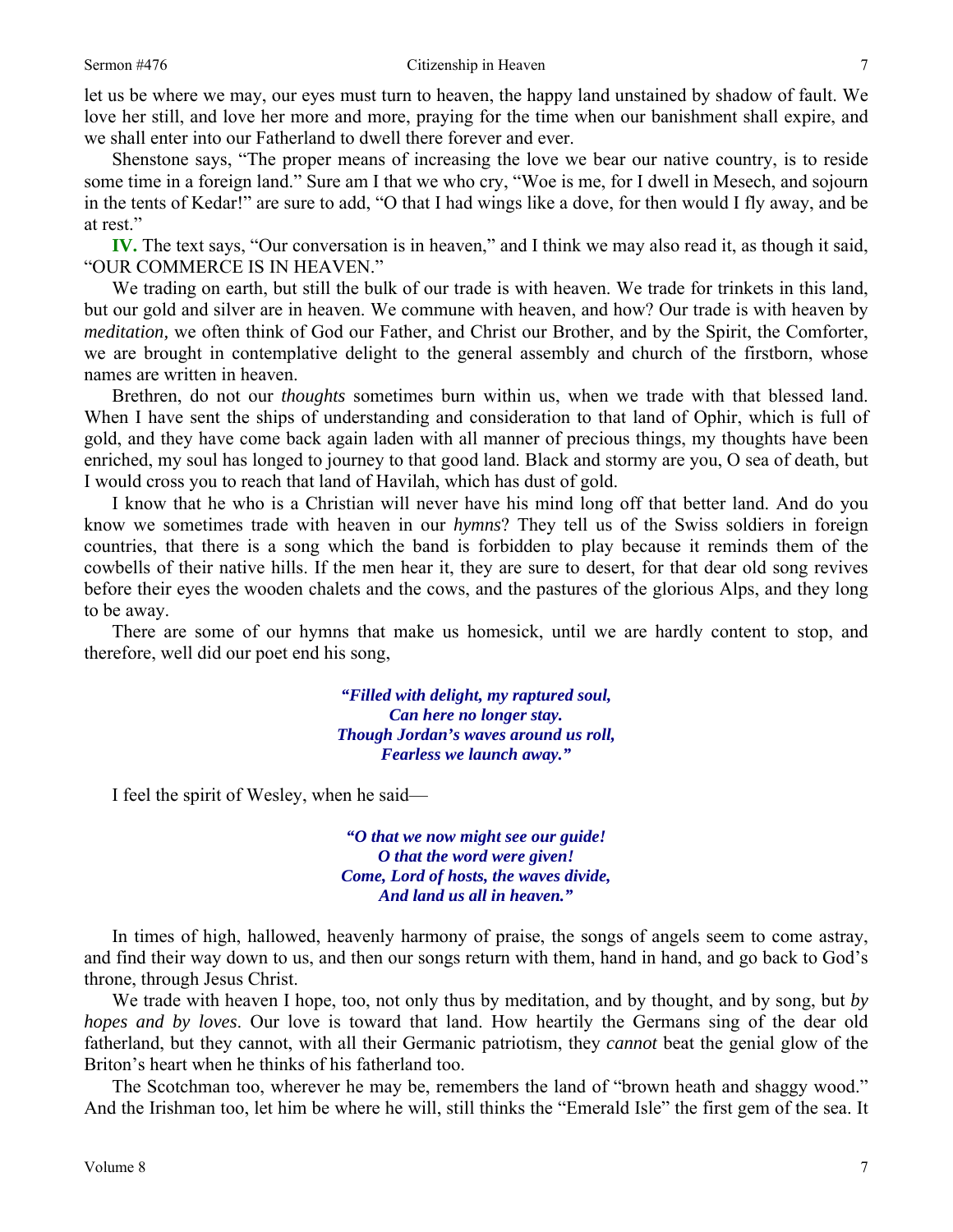is right that the patriot should love his country. Does not our love fervently flame towards heaven? We think we cannot speak well enough of it, and indeed here we are correct, for no exaggeration is possible.

When we talk of that land of Eschol, our mouths are watering to taste its clusters, already, like David, we thirst to drink of the well that is within the gate, and we hunger after the good corn of the land. Our ears are wanting to have done with the discords of earth, that they may open to the harmonies of heaven, and our tongues are longing to sing the melodious sonnets, sung by flaming ones above. Yes, we do love heaven, and thus it is that we prove that our commerce is with that better land.

Brethren, just as people in a foreign land who love their country always are glad to have plenty of letters from the country, I hope we have much *communication with the old fatherland*. We send our prayers there as letters to our Father, and we get His letters back in this blessed volume of His Word.

You go into an Australian settler's hut, and you find a newspaper. Where from sir? A gazette from the south of France, a journal from America? Oh no, it is a newspaper from England, addressed to him in his old mother's handwriting, bearing the postage stamp with the good Queen's face in the comer, and he likes it, though it be only a newspaper from some little pottering country town with no news in it, yet he likes it better, perhaps, than the "Times" itself, because it talks to him about the village where he lived, and consequently touches a special string in the harp of his soul.

So must it be with heaven. This book, the Bible, is the newspaper of heaven, and therefore we must love it. The sermons which are preached are good news from a far country. The hymns we sing are notes by which we tell our Father of our welfare here, and by which He whispers into our soul His continued love to us. All these are and must be pleasant to us, for our commerce is with heaven.

I hope too, we are sending a good deal home. I like to see our young fellows when they go out to live in the bush, remember their mother at home. They say, "She had a hard struggle to bring us up when our father died, and she scraped her little together to help us to emigrate." John and Tom mutually agree, "The first gold we get at the diggings we will send home to mother." And it goes home. Well, I hope you are sending a great many things home.

Dear friends, I hope as we are aliens here, we are not laying up our treasure here where we may lose it, but packing it off as quickly as we can to our own country. There are many ways of doing it. God has many banks, and they are all safe ones. We have but to serve His church, or serve the souls which Christ has bought with His blood, or help His poor, clothe His naked, and feed His hungry, and we send our treasures beyond sea in a safe ship, and so we keep up our commerce with the skies.

**V.** Time has gone, those clocks will strike when thy ought not. There is a great reason why we should live like aliens and foreigners here, and that is, CHRIST IS COMING SOON.

The early church never forgot this. Did they not pant and thirst after the return of their ascended Lord? Like the twelve tribes, day and night they instantly watched for Messiah. But the church has grown weary of this hope. There have been so many false prophets who tell us that Christ is coming, that the church thinks He never will come, and she begins to deny, or to keep in the background the blessed doctrine of the second advent of her Lord from heaven.

I do not think the fact that there have been many false prophets should make us doubt our Lord's true word. Perhaps the very frequency of these mistakes may show that there is truth at the bottom. You have a friend who is ill, and the doctor says he cannot last long, he must die, you have called a great many times expecting to hear of his departure, but he is still alive. Now the frequent errors of the physicians do not prove that your friend will not die one of these days, and that speedily too. And so, though the false prophets have said, "Lo, here," and "Lo, there," and yet Christ has not come, that does not prove that His glorious appearing will never arrive.

You know I am no prophet. I do not know anything about 1866, I find quite enough to do to attend to 1862. I do not understand the visions of Daniel or Ezekiel. I find I have enough to do to teach the simple word such as I find in Matthew, Mark, Luke, and John, and the epistles of Paul. I do not find many souls have been converted to God by exquisite dissertations about the battle of Armageddon, and all those other fine things.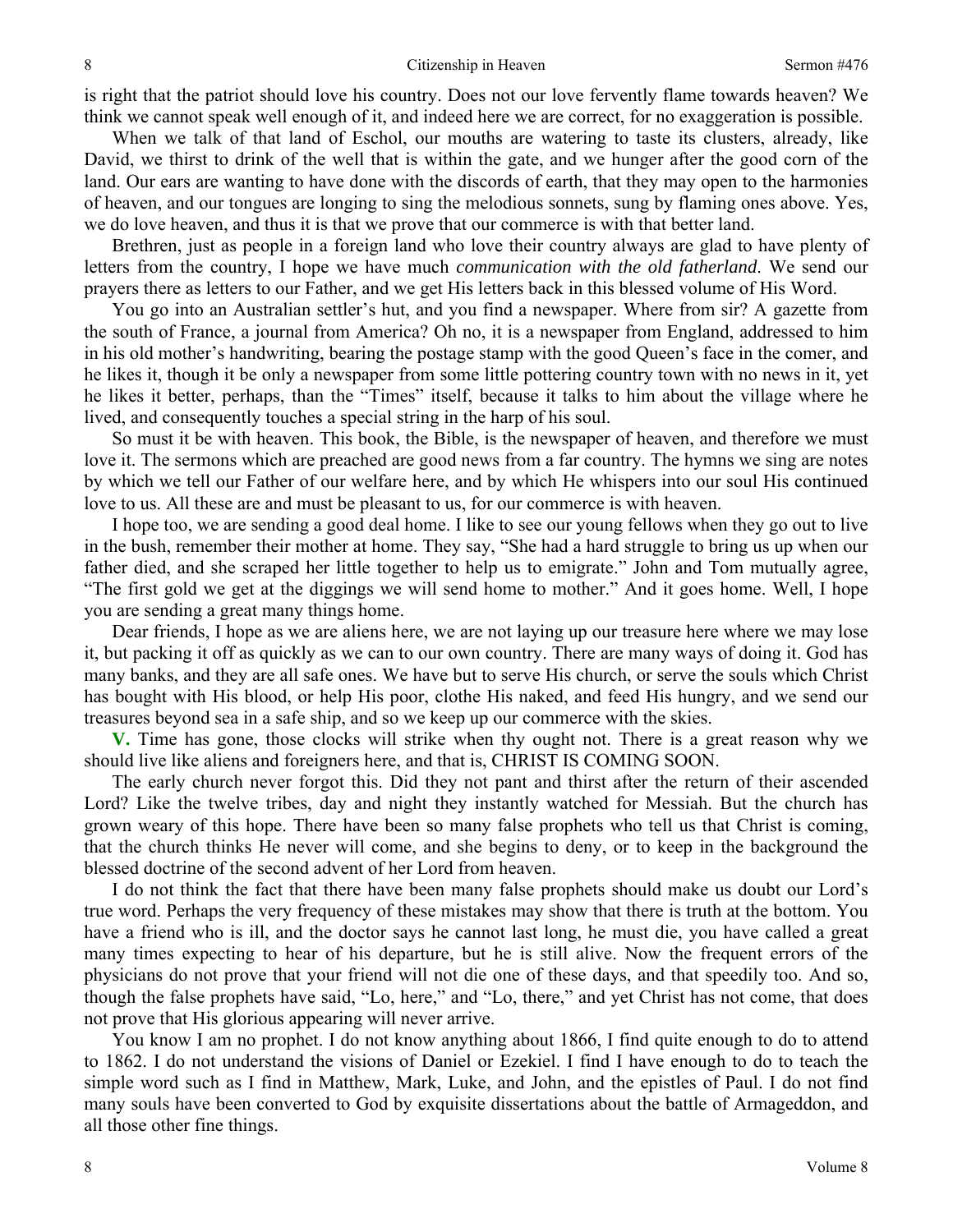#### Sermon #476 Citizenship in Heaven

I have no doubt prophesying is very profitable, but I rather question whether they are as profitable to the hearers, as they may be to the preachers and publishers. I conceive that among religious people of a certain sort, the abortive explanations of prophecy issued by certain doctors gratify a craving which in irreligious people finds its food in novels and romances. People have a panting to know the future, and certain divines pander to this depraved taste by prophesying for them, and letting them know what is coming by and by.

I do not know the future, and I shall not pretend to know. But I do preach this because I know it, that *Christ will come*, for He says so in a hundred passages. The epistles of Paul are full of the advent, and Peter's too, and John's letters are crowded with it. The best of saints have always lived on the hope of the advent. There was Enoch, he prophesied of the coming of the Son of Man. So there was another Enoch who was always talking of the coming, and saying, "Come quickly."

I will not divide the house tonight by discussing whether the advent will be premillennial or postmillennial, or anything of that, it is enough for me that *He will come*, and "in such an hour as ye think not, the Son of Man will come." Tonight He may appear, while here we stand, just when we think that he will not come, the thief shall break into the house. We ought therefore to be always watching.

Since the gold and silver that you have will be worthless at His advent, since your lands and estates will melt to smoke when He appeareth since, *then* the righteous shall be rich, and the godly shall be great, lay not up your treasure here, for it may at any time vanish, at any time disappear, for Christ at any moment may come.

I think the church would do well to be always living as if Christ might come today. I feel persuaded she is doing ill if she works as if He would not come till 1866, because He may come before, and He may come this moment. Let her always be living as if He would come *now*, still acting in her Master's sight, and watching unto prayer.

Never mind about the last vials, fill your own vial with sweet odors and offer it before the Lord. Think what you like about Armageddon, but forgot not to fight the good fight of faith. Guess not at the precise era for the destruction of Antichrist, go and destroy it yourself, fighting against it every day, but be looking forward and hastening unto the coming of the Son of Man, and let this be at once your comfort and excitement to diligence—that the Savior will soon come from heaven.

Now, I think you foreigners here present—and I hope there are a great many true aliens here—ought to feel like a poor stranded mariner on a desolate island, who has saved a few things from the wreck and built himself an old log hut, and has a few comforts round about him, but for all that he long for home.

Every morning he look out to sea, and wonders when he shall see a sail, many times while examining the wide ocean to look for a ship, he has clapped his hands, and then wept to find he was disappointed, every night he lights his fire that there may be a blaze, so that if a ship should go by, they may send relief to the stranded mariner.

Ah! that is just the way we ought to live. We have heard of one saint who used to open his window every morning when he woke, to see if Christ had come, it might be fanaticism, but better to be enthusiastic than to mind earthly things. I would have us look out each night and light the fire of prayer, that it may be burning in case the ships of heaven should go by, that blessings may come to us poor aliens and foreigners who need them so much.

Let us wait patiently till the Lord's convoy shall take us on board, that we may be carried into the glories and splendor of the reign of Christ. Let us always hold the log hut with a loose hand, and long for the time when we shall get to that better land where our possessions are, where our Father lives, where our treasures lie, where all our brethren dwell. Well said our poet —

> *"Blest scenes, through rude and stormy seas I onward press to You."*